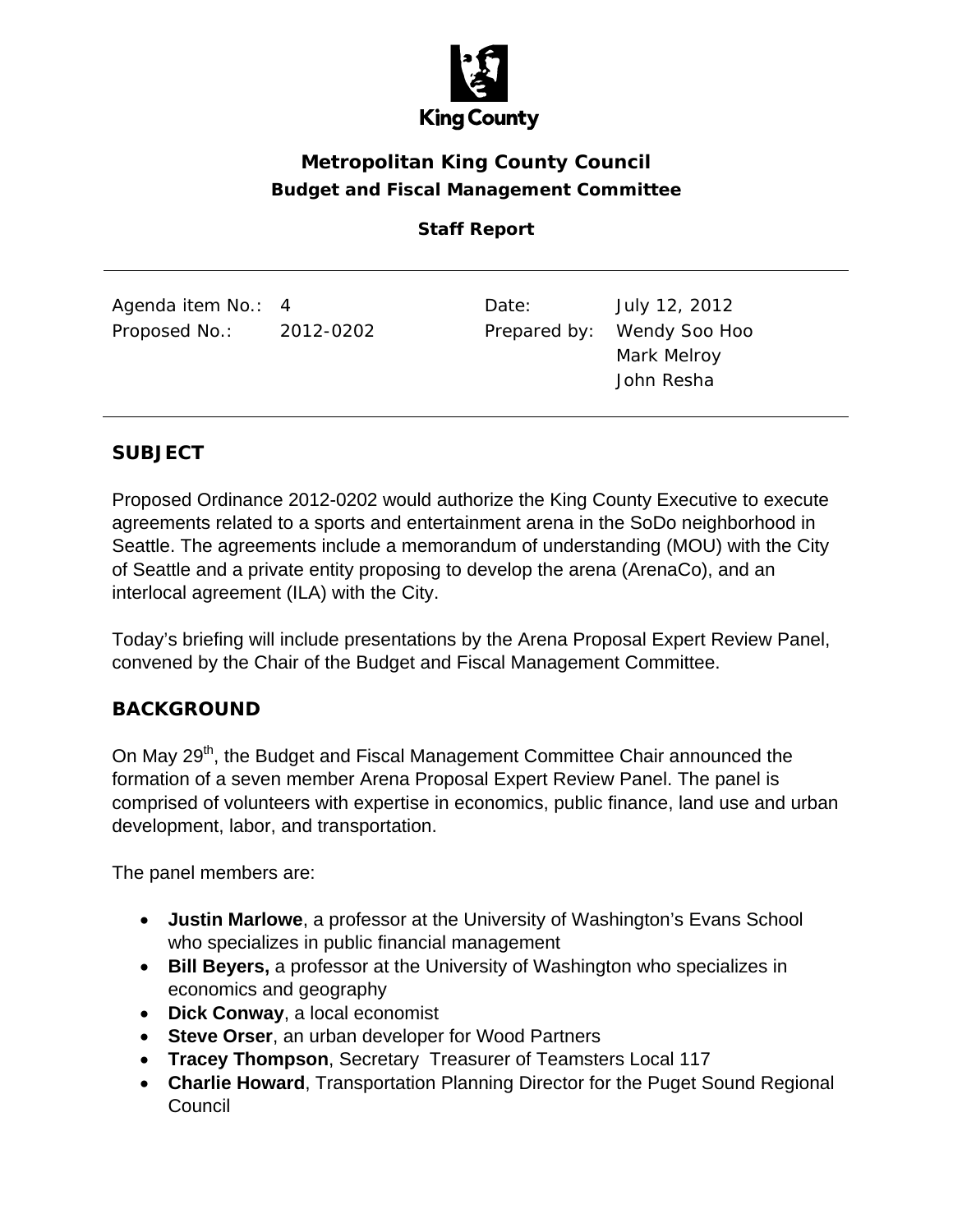**Doug MacDonald**, former Washington Secretary of Transportation

Over the last six weeks, panel members have devoted significant time and effort to reviewing the arena proposal. Their efforts have included:

- Meeting with Chris Hansen, the Director of the County's Office of Performance, Strategy and Budget, and representatives for the Port, and the Manufacturing Industry Council
- Assessing the arena revenue model developed by City budget and finance staff
- Analyzing U.S. Bureau of Economic Analysis data to evaluate Seattle's market strength
- Considering the County's debt capacity and potential impacts to the County's bond ratings
- Meeting with staff from the Seattle Department of Transportation and Parametrix, the consulting firm that produced the Seattle Arena Multimodal Transportation Access and Parking study
- Touring the proposed arena site with staff from the City, County and Parametrix
- Analyzing Washington Department of Transportation traffic data

#### *Brief Overview of Presentation*

Each panel member has developed a briefing paper to speak to issues they have identified and conclusions they have drawn during the course of their review. Today's presentation is outlined below:

- 1. **Economic impact of proposed stadium (Dick Conway)**: This segment of the presentation will consider the regional economic impacts, including tax impacts as well as public benefits from the arena. The presentation will also discuss the potential impact on urban growth and renewal.
- 2. **Public finance issues (Justin Marlowe):** Mr. Marlowe's presentation will consider whether the financial risks of the proposed arena project are appropriately shared between ArenaCo and the County; how the proposed transaction might affect the County's financial condition; and the need for public financing to support this project.
- **3. Economic issues related to the proposed basketball arena (Bill Beyers):** Mr. Beyers' presentation will consider regional economic impacts, as well as microeconomic impacts, particularly changes in consumer spending as a result of the proposed arena. The presentation will also consider the importance of "new money" and substitution.